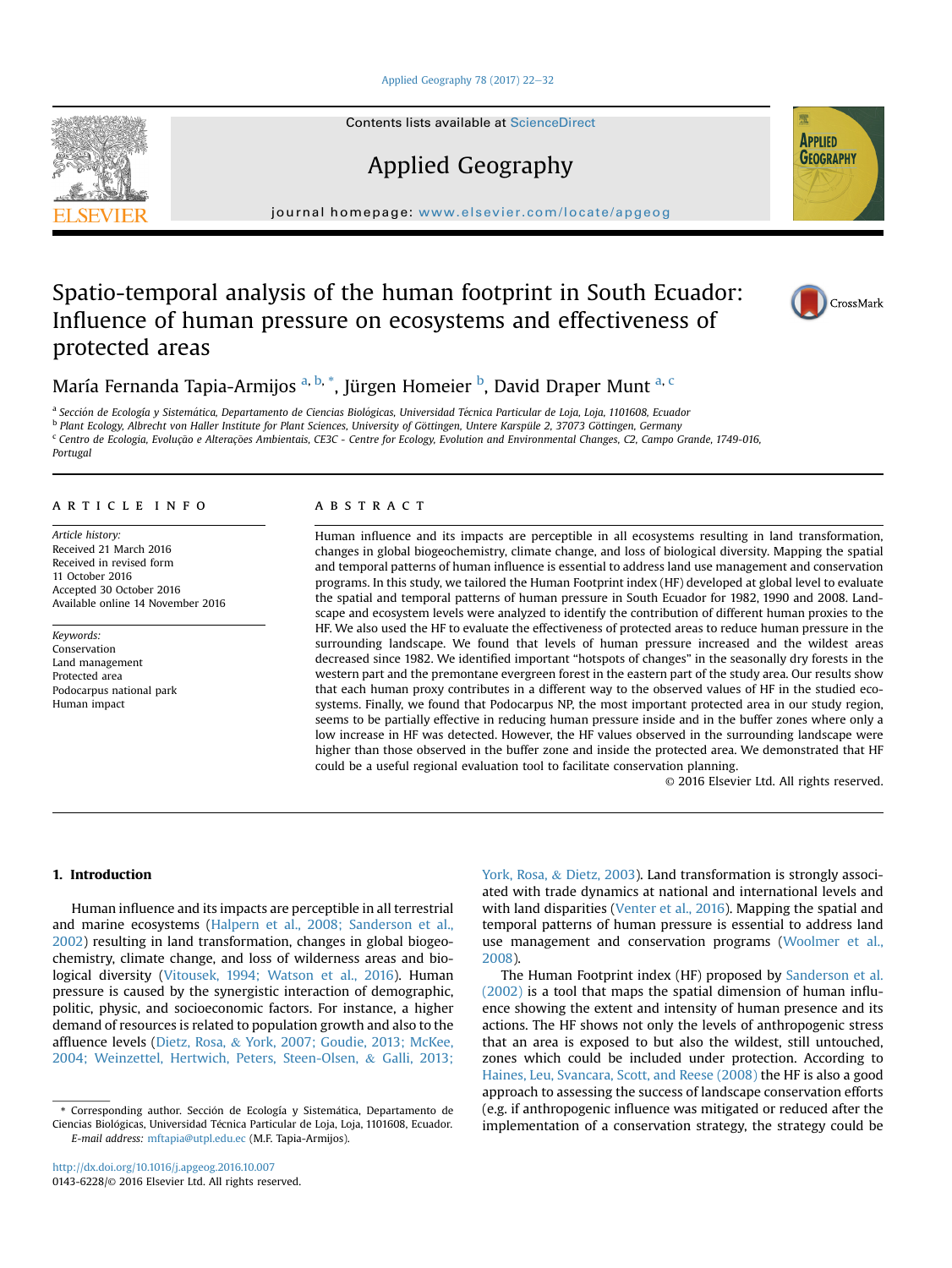considered as successful). The temporal analysis of the HF also allows the understanding of changing human influence and the identification of "hotspots of change" as well as the description of the human proxies which contribute most to the observed values of HF ([Woolmer et al., 2008](#page--1-0)). The level of disturbances present in buffer zones is also directly related to the effectiveness of protected areas ([DeFries, Hansen, Newton,](#page--1-0) & [Hansen, 2005\)](#page--1-0).

The dynamic nature of human threats makes it essential for conservation planners to consider the spatially explicit changes in threats and the fact that threats (e.g. increase in human population) do not have a uniform behavior across the landscape ([Pressey,](#page--1-0) [Cabeza, Watts, Cowling,](#page--1-0) & [Wilson, 2007](#page--1-0)). [Ellis and Ramankutty](#page--1-0) [\(2008\)](#page--1-0) demonstrated that human proxies exhibit particular patterns in different ecosystems and therefore contribute differently to human impact levels. In this context, the HF can help us understand these differences, especially in areas with a high heterogeneity of biophysical, climatic, socio-economic, and cultural factors as tropical landscapes ([Tosi](#page--1-0) & [Voertman, 1964\)](#page--1-0).

The HF needs to be interpreted carefully when it is applied to understand local patterns. [Woolmer et al. \(2008\)](#page--1-0) rescaled the HF at an ecoregional level and concluded that although at global and ecoregional level the same general patterns of human influence were observed, the ecoregional analysis revealed a higher level of spatial heterogeneity, supporting the importance of local studies.

The objective of this study is to demonstrate how geospatial tools developed at local scale could be used to provide information about the level of human pressure that an area is exposed to and how this information can be used for land managers and decision makers to prioritize areas taking into account the local realities. Specifically, this study aims to tailor the HF proposed by [Sanderson](#page--1-0) [et al. \(2002\)](#page--1-0) to South Ecuador, an area with substantial and unique biodiversity and endemism, in order 1) to evaluate the spatial changes in the HF values for two different periods (1982-1990 and 1990-2008), and to localize the principal "hotspots of change" and the wildest areas, 2) to understand how human pressure levels vary between different ecosystems, 3) to define which is the contribution of the analyzed human proxies to the HF and 4) to evaluate the effectiveness of the most important protected area in reducing human pressure.

#### 2. Methods

#### 2.1. Study site

The target area covers the provinces of Loja and Zamora Chinchipe in South Ecuador that cover a total area of 21631  $\text{km}^2$  ([Fig. 1\)](#page--1-0). In this region elevation ranges from 105 to 3866 m a.s.l. ([Farr et al.,](#page--1-0) [2007\)](#page--1-0). The mean annual temperature ranges from  $7^{\circ}$ C to 25 $^{\circ}$ C, and the precipitation ranges from 500 mm to 8000 mm annuals [\(Bendix](#page--1-0) & [Lauer, 1992; Emck, 2007\)](#page--1-0). Soil conditions are highly variable, depending on elevation, bedrock, slope position and climate (e.g. [Wolf, Veldkamp, Homeier,](#page--1-0) & [Martinson, 2011](#page--1-0)).

South Ecuador is characterized by five principal vegetation types (more details are provided in [Tapia-Armijos, Homeier, Espinosa,](#page--1-0) [Leuschner,](#page--1-0) & [de la Cruz, 2015](#page--1-0)). The montane evergreen forest (MEF) (occupies 45% of the surface area) and the premontane evergreen forest (PMEF; 23%), both are located mainly on the eastern and more humid escarpment of the Andes. The p aramo (Pa) occupies only 4% of the surface and is present at lower altitudes than in the rest of the country. The shrubland (Sl; 17%) and the seasonally dry forest (SDF; 23%) are more characteristic of the western escarpment of the Andes under more arid conditions.

The high heterogeneity of landscape and climate and the location of South Ecuador in the Amotape - Huancabamba Andean depression are reasons for the observed high levels of biodiversity and endemism in the area and for this South Ecuador has been recognized as an important center of floristic diversity [\(Homeier,](#page--1-0) [Breckle, Günter, Rollenbeck,](#page--1-0) & [Leuschner, 2010; Richter, Diertl,](#page--1-0) [Emck, Peters,](#page--1-0) & [Beck, 2009; Weigend, 2002\)](#page--1-0). Nevertheless, the area is highly threatened as consequence of human actions, [Tapia-](#page--1-0)[Armijos et al. \(2015\)](#page--1-0) registered an increase of fragmentation with an annual deforestation rate of 2.01% for the last three decades  $(1976-2008)$ , where the largest surface of native forest was principally degraded or converted to pastures.

### 2.2. Human footprint map

Human Footprints maps were obtained for years 1982, 1990 and 2008. This temporal series was defined according to the availability and quality of geographical data ([Table 1](#page--1-0)). To map the human pressure levels for South Ecuador we rescaled and adapted the Human Footprint (HF) method proposed by [Sanderson et al. \(2002\)](#page--1-0) who combined human population density, land transformation, power infrastructure distribution and human access as proxies to evaluate the spatial distribution of human pressure.

These four variables were derived from the combination of the data described in [Table 1,](#page--1-0) some of this data had to be preprocessed and rescaled to considering the geographical characteristics of the studied area as well as the available geographic data (for more details see [Appendix\)](#page--1-0). The four variables were expressed as overlaying grids at a resolution of  $100 \times 100$  m and coded with scores from 0 to 10 according to their contribution (0 for low human influence to 10 for high human influence). The sum of the four variables resulted in the Human Influence Index (HII) for each year.

The human influence interacts in different ways depending on the ecological attributes of the landscape and its response to transformation [\(Sanderson et al., 2002](#page--1-0)). Accordingly, we normalized the HII for each year by using the main vegetation types described for South Ecuador ([Fig. 1,](#page--1-0) see details in [Tapia-Armijos](#page--1-0) [et al., 2015](#page--1-0)) to obtain a more detailed explanation of the spatial variation of human pressure. In this way, we assigned a score of 0 to the grid cell with the minimum HII value and a score of 100 to the cell with the maximum value in each vegetation type, stretching intermediate values linearly between these extremes. The result of this normalization was the Human Footprint (HF), calculated for each study year (1982, 1990 and 2008) separately.

#### 2.3. Human footprint change analysis

We evaluated how HF and thereby human pressure changed temporally and spatially from 1982 to 2008 identifying a human influence gradient from the wildest areas to the most influenced areas. For this, we reclassified the HF values  $(0-100)$  in 4 classes: Wildest areas (HF  $= 0$ ), low impacted areas (HF: 1–15), medium impacted areas (HF:  $16-60$ ) and high impacted areas (HF:  $61-100$ ). This evaluation was done at the regional level but also for each of the different vegetation types.

To locate areas considered as "hotspots of change", we calculated a single mean change rate (Eq.  $(1)$ ) for each pixel, where  $\Delta y$ /  $\Delta x$  is the mean change rate of HF and  $f(x2)$  and  $f(x1)$  are the HF values in the second  $(x2)$  and first  $(x1)$  study year, respectively. The change analysis allowed us to detect the pixels where the changes of HF were stronger.

$$
\Delta y_{\Delta x} = f(x^2) - f(x^1)_{x^2 - x^1}
$$
 (1)

The resulting change maps were reclassified, those pixels with negative mean variation rates ( $\frac{dy}{dx}$  < 0), indicating a decrease of HF values between the last and first year, where included within the category "Decreased". The pixels where the HF values were the